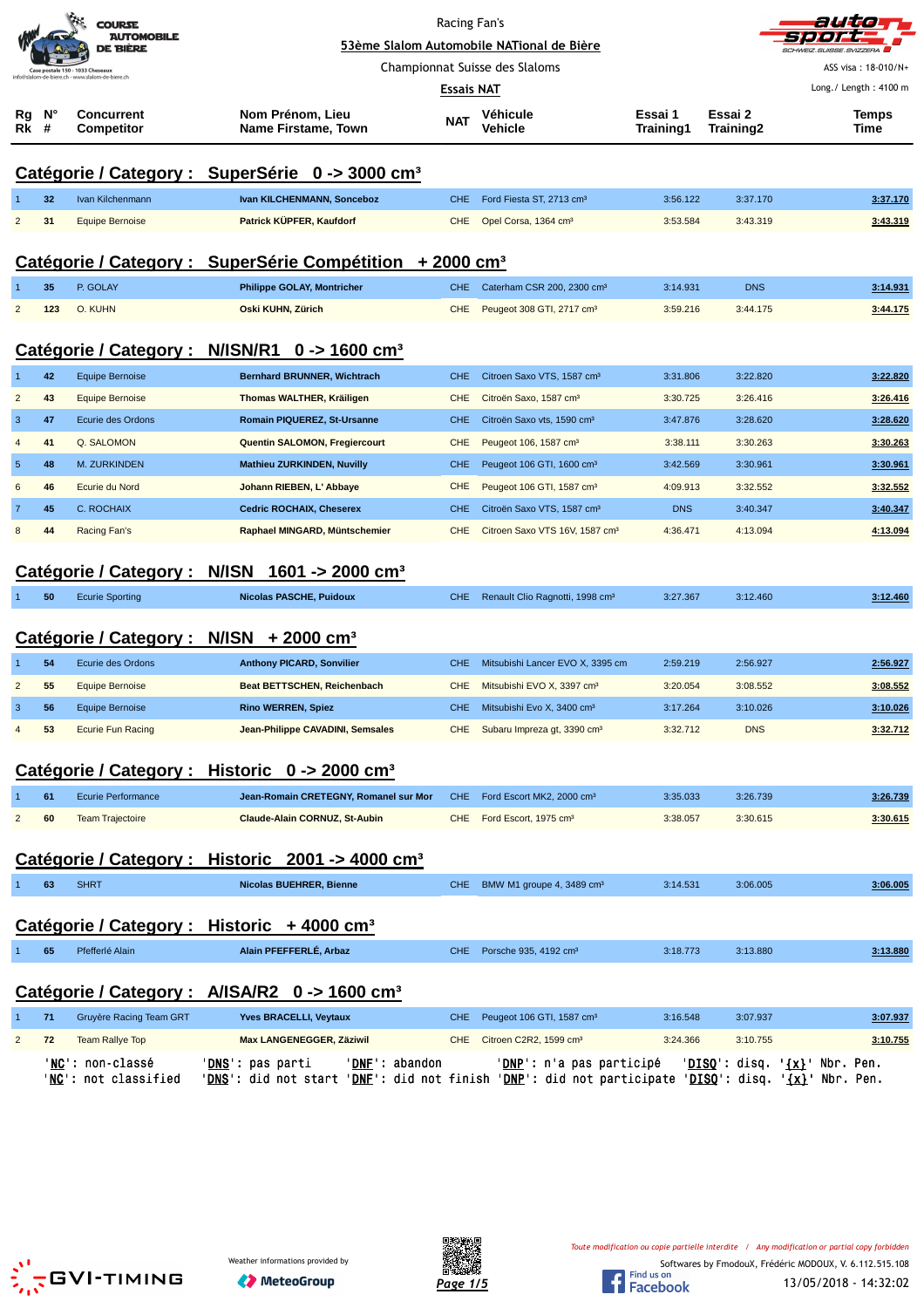| <b>COURSE</b><br><b>AUTOMOBILE</b><br>DE BIÈRE |                                                  |                                  |                                         | Racing Fan's<br>53ème Slalom Automobile NATional de Bière |                            |                      |                      | autori<br>sport ,<br>SCHWEIZ.SUISSE.SVIZZERA |
|------------------------------------------------|--------------------------------------------------|----------------------------------|-----------------------------------------|-----------------------------------------------------------|----------------------------|----------------------|----------------------|----------------------------------------------|
|                                                |                                                  | Case postale 150 - 1033 Cheseaux |                                         | Championnat Suisse des Slaloms                            |                            |                      |                      | ASS visa: 18-010/N+                          |
|                                                | info@slalom-de-biere.ch - www.slalom-de-biere.ch |                                  |                                         | <b>Essais NAT</b>                                         |                            |                      |                      | Long./ Length: 4100 m                        |
| Rg<br><b>Rk</b> #                              | N°                                               | Concurrent<br>Competitor         | Nom Prénom, Lieu<br>Name Firstame, Town | <b>NAT</b>                                                | Véhicule<br><b>Vehicle</b> | Essai 1<br>Training1 | Essai 2<br>Training2 | Temps<br>Time                                |

## **Catégorie / Category : A/ISA/R2/R3 + 1600 cm³**

|                | 75  | Racing team nyonnais | Fabien SIPPEL, Le Vaud           | CHE Honda Integra, 1797 cm <sup>3</sup>      | 3:20.805 | 3:14.193 | 3:14.193 |
|----------------|-----|----------------------|----------------------------------|----------------------------------------------|----------|----------|----------|
| $\mathbf{2}$   |     | Ecurie des Lions     | Cédric LEUBA, Seiry              | CHE Renault Clio RS, 1998 cm <sup>3</sup>    | 3:19.632 | 3:15.035 | 3:15.035 |
|                | 76. | R. ANNEN             | Roland ANNEN, Bière              | CHE Renault Clio Sport, 1998 cm <sup>3</sup> | 3:55.766 | 3:19.004 | 3:19.004 |
| $\overline{4}$ |     | MB Motorsport-Team   | <b>Andreas SPRING, Mamishaus</b> | CHE BMW 318 IS - 4 E36, 1795 cm <sup>3</sup> | 3:37.616 | 3:27.299 | 3:27.299 |

## **Catégorie / Category : InterSwiss 0 -> 1600 cm³**

|                | 79  | Autersa Racing Team | Stephan BURRI, Milken             | CHE  | VW Polo, $1600 \text{ cm}^3$            | 3:09.300   | 2:59.585   | 2:59.585       |
|----------------|-----|---------------------|-----------------------------------|------|-----------------------------------------|------------|------------|----------------|
| $\sqrt{2}$     | 80  | Écurie des Ordons   | <b>Sylvain CHARIATTE, Mormont</b> |      | CHE Vw Golf 1 16v, 1598 cm <sup>3</sup> | 3:14.160   | 3:01.877   | 3:01.877       |
| 3              | -81 | K. JEANNERET        | Kilian JEANNERET, Semsales        | CHE. | VW Polo, 1300 cm <sup>3</sup>           | 3:42.343   | 3:28.232   | 3:28.232       |
| $\overline{4}$ | 82  | MARTINET            | <b>Lucien MARTINET, L'Isle</b>    |      | CHE Vw Golf 1 GTI, 1588 cm <sup>3</sup> | <b>DNF</b> | 3:40.532   | 3:40.532       |
|                | 83  | Equipe Bernoise     | Christoph MATTMÜLLER, Bolligen    | CHE. | Mattmüller VW Scirocco Scirocco I       | <b>DNF</b> | <b>DNS</b> | $-1000 - 1000$ |

## **Catégorie / Category : InterSwiss 1601 -> 1800 cm³**

|                | 87  | Sägesser Motorsport | Gilbert MEIER, Rudolfstetten-Friedlisberg |     | CHE Honda Integra GIS, 1800 cm <sup>3</sup> | 3:18.372   | 3:12.270 | 3:12.270 |
|----------------|-----|---------------------|-------------------------------------------|-----|---------------------------------------------|------------|----------|----------|
|                | 85  | L. WERLE            | Loïc WERLE, SORVILIER                     |     | CHE Renault Clio Cup, 1763 cm <sup>3</sup>  | 3:30.934   | 3:25.579 | 3:25.579 |
|                | -86 | R. SCHERRER         | <b>Ruth SCHERRER, Lachen</b>              | CHE | BMW 318is, 1796 cm <sup>3</sup>             | 3:38.476   | 3:25.683 | 3:25.683 |
| $\overline{4}$ | -88 | Ecurie Performance  | <b>Valentin BLASER, Apples</b>            |     | CHE VW Golf 1 GTI, 1800 cm <sup>3</sup>     | <b>DNS</b> | 3:34.330 | 3:34.330 |
|                |     |                     |                                           |     |                                             |            |          |          |

## **Catégorie / Category : InterSwiss 1801 -> 2000 cm³**

|                         |     | ' <b>NC':</b> non-classé<br>'NC': not classified | 'DNF': abandon<br>' <b>DNS</b> ': pas parti<br>' <u>DNS</u> ': did not start ' <u>DNF</u> ': did not finish ' <u>DNP</u> ': did not participate ' <u>DISQ</u> ': disq. ' <u>{x}</u> ' Nbr. |            | ' <b>DNP</b> ': n'a pas participé          | 'DISQ':    | disq.      | ' <u>{x}</u> ' Nbr. Pen.<br>Pen. |
|-------------------------|-----|--------------------------------------------------|--------------------------------------------------------------------------------------------------------------------------------------------------------------------------------------------|------------|--------------------------------------------|------------|------------|----------------------------------|
| 25                      | 92  | <b>Bochez Mikael</b>                             | <b>Mikael BOCHEZ, Crans</b>                                                                                                                                                                | CHE.       | VW Golf Gti, 1985 cm <sup>3</sup>          | <b>DNF</b> | 3:22.585   | 3:22.585                         |
| 24                      | 112 | M. RUDOLF                                        | <b>Martin RUDOLF, Bassecourt</b>                                                                                                                                                           | <b>CHE</b> | Volkswagen Golf 1, 2000 cm <sup>3</sup>    | 3:47.244   | 3:21.274   | 3:21.274                         |
| 23                      | 94  | Écurie Performance                               | Vincent DELAY, Pampigny                                                                                                                                                                    | <b>CHE</b> | Vw Golf Gti, 1989 cm <sup>3</sup>          | 4:19.055   | 3:20.487   | 3:20.487                         |
| 22                      | 90  | Ecurie des Ordons                                | David ROSSÉ, Courtételle                                                                                                                                                                   | <b>CHE</b> | VW Golf 16v, 1984 cm <sup>3</sup>          | 3:21.834   | 3:19.248   | 3:19.248                         |
| 21                      | 97  | Ecurie des ordons                                | Yann SCHORDERET, Sugiez                                                                                                                                                                    | <b>CHE</b> | Renault Clio, 1997 cm <sup>3</sup>         | 3:31.653   | 3:19.158   | 3:19.158                         |
| 20                      | 91  | <b>Bochez Alexandre</b>                          | <b>Alexandre BOCHEZ, Crans</b>                                                                                                                                                             | <b>CHE</b> | VW Golf 1 Gti, 1985 cm <sup>3</sup>        | <b>DNF</b> | 3:18.165   | 3:18.165                         |
| 19                      | 114 | <b>MB Motorsport</b>                             | Kurt TSCHIRKY, Azmoos                                                                                                                                                                      | <b>CHE</b> | Opel Kadett C, 2000 cm <sup>3</sup>        | 3:19.433   | 3:16.765   | 3:16.765                         |
| 18                      | 95  | Ecurie des Ordons                                | Julien PICCINA, Courchavon                                                                                                                                                                 | <b>CHE</b> | VW Scirocco, 1995 cm <sup>3</sup>          | 3:51.282   | 3:14.838   | 3:14.838                         |
| 17                      | 111 | <b>T. RUESCH</b>                                 | Thomas RUESCH, Kölliken                                                                                                                                                                    | <b>CHE</b> | Renault Clio Cup, 2000 cm <sup>3</sup>     | 3:18.946   | 3:12.020   | 3:12.020                         |
| 16                      | 108 | Ecurie des Ordons                                | Cyril GROSSENBACHER, Montfaucon                                                                                                                                                            | <b>CHE</b> | VW Golf GTI, 1998 cm <sup>3</sup>          | 3:25.487   | 3:11.745   | 3:11.745                         |
| 15                      | 106 | <b>ACS</b>                                       | <b>Simon HUNZIKER, Schottion</b>                                                                                                                                                           | <b>CHE</b> | Honda Civic 2.0 Type-R EP3, 1998           | 3:25.092   | 3:10.944   | 3:10.944                         |
| 14                      | 98  | Racing Club Airbag                               | Sergio KUHN, Illnau                                                                                                                                                                        | <b>CHE</b> | Peugeot 206, 1997 cm <sup>3</sup>          | 3:19.738   | 3:09.517   | 3:09.517                         |
| 13                      | 99  | Racing Club Airbag                               | <b>Marco KUHN, Illnau</b>                                                                                                                                                                  | <b>CHE</b> | Peugeot 206 RC, 1997 cm <sup>3</sup>       | 3:17.898   | 3:09.199   | 3:09.199                         |
| 12                      | 107 | <b>MB Motorsport Team</b>                        | René TSCHIRKY, Mels                                                                                                                                                                        | <b>CHE</b> | Opel Kadett C, 1998 cm <sup>3</sup>        | 3:09.048   | <b>DNS</b> | 3:09.048                         |
| 11                      | 96  | RCU Rennclub Untertoggenburg                     | Rolf SCHLATTER, Felben Wellhausen                                                                                                                                                          | <b>CHE</b> | BMW M3 ST, 1996 cm <sup>3</sup>            | 3:29.373   | 3:07.143   | 3:07.143                         |
| 10                      | 105 | W.M. Racing Car                                  | Philip NIEDERBERGER, Küssnacht am Rigi                                                                                                                                                     | <b>CHE</b> | Opel Kadett C City, 1998 cm <sup>3</sup>   | 3:18.449   | 3:06.634   | 3:06.634                         |
| $\boldsymbol{9}$        | 103 | <b>RCU</b>                                       | Markus WACHTER, St. Margrethen                                                                                                                                                             | <b>CHE</b> | Renault Clio III Cup, 1998 cm <sup>3</sup> | 3:13.367   | 3:06.008   | 3:06.008                         |
| 8                       | 109 | Ecurie performance                               | Mike SCHWARZ, Cossonay                                                                                                                                                                     | <b>CHE</b> | Honda Civic, 1998 cm <sup>3</sup>          | 3:20.489   | 3:05.963   | 3:05.963                         |
| $\overline{7}$          | 113 | Ecurie des Ordons                                | Arnaud DONZÉ, Cornol                                                                                                                                                                       | <b>CHE</b> | VW Golf, 2000 cm <sup>3</sup>              | 3:18.451   | 3:05.366   | 3:05.366                         |
| 6                       | 102 | Ecurie des Ordons                                | Patrick VALLAT, Bure                                                                                                                                                                       | <b>CHE</b> | VW Golf 2, 1998 cm <sup>3</sup>            | 3:17.868   | 3:04.666   | 3:04.666                         |
| $\overline{5}$          | 115 | <b>RCU</b>                                       | Manuel SANTONASTASO, Müllheim                                                                                                                                                              | <b>CHE</b> | BMW 320, 2000 cm <sup>3</sup>              | 3:05.827   | 3:03.433   | 3:03.433                         |
| $\overline{4}$          | 100 | Gruyère Racing Team                              | Hervé VILLOZ, Sorens                                                                                                                                                                       | <b>CHE</b> | Renault Clio RS EVO, 1998 cm <sup>3</sup>  | 3:16.878   | 3:02.572   | 3:02.572                         |
| $\mathbf{3}$            | 110 | Acs                                              | <b>Ludovic MONNIER, Villeneuve</b>                                                                                                                                                         | <b>CHE</b> | VW Golf, 2000 cm <sup>3</sup>              | 3:33.894   | 3:02.054   | 3:02.054                         |
| $\overline{\mathbf{c}}$ | 104 | <b>Racing Club Airbag</b>                        | <b>Thomas ANDREY, Plasselb</b>                                                                                                                                                             | <b>CHE</b> | Peugeot 405, 1998 cm <sup>3</sup>          | 3:11.066   | 2:59.942   | 2:59.942                         |
| $\overline{1}$          | 101 | <b>RCU</b>                                       | Jürg OCHNSER, Oberhallau                                                                                                                                                                   | <b>CHE</b> | Opel Kadett, 1998 cm <sup>3</sup>          | 3:22.791   | 2:59.459   | 2:59.459                         |





*Toute modification ou copie partielle interdite / Any modification or partial copy forbidden*

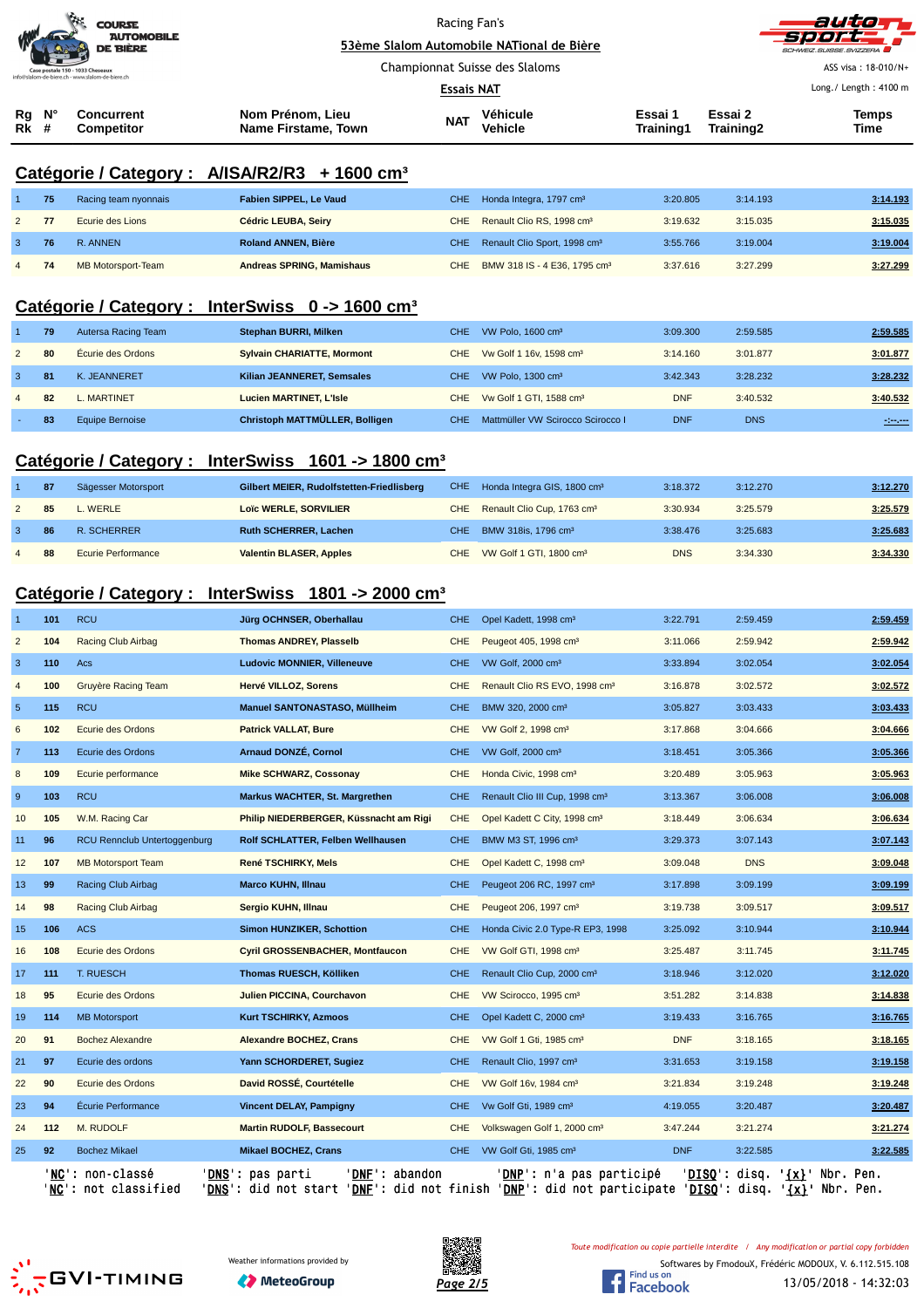|                                                  |    | $\mathbf{r}$<br><b>COURSE</b><br><b>AUTOMOBILE</b><br>DE BIÈRE | Racing Fan's<br>53ème Slalom Automobile NATional de Bière |            |                     |                             | autom<br>-Sport<br>SCHWEIZ.SUISSE.SVIZZERA |                       |
|--------------------------------------------------|----|----------------------------------------------------------------|-----------------------------------------------------------|------------|---------------------|-----------------------------|--------------------------------------------|-----------------------|
|                                                  |    | Case postale 150 - 1033 Cheseaux                               | Championnat Suisse des Slaloms                            |            |                     |                             |                                            | ASS visa: 18-010/N+   |
| info@slalom-de-biere.ch - www.slalom-de-biere.ch |    |                                                                | <b>Essais NAT</b>                                         |            |                     |                             |                                            | Long./ Length: 4100 m |
| Rg<br><b>Rk</b> #                                | N° | Concurrent<br><b>Competitor</b>                                | Nom Prénom, Lieu<br>Name Firstame, Town                   | <b>NAT</b> | Véhicule<br>Vehicle | Essai 1<br><b>Training1</b> | Essai 2<br>Training2                       | Temps<br>Time         |

- **93** O. BOCHEZ **Olivier BOCHEZ, Dully** CHE VW Golf Gti, 1985 cm³ DNF DNS **-:--.---**

#### **Catégorie / Category : InterSwiss 2001 -> 2500 cm³**

|                | 120 | <b>ACFL</b>           | Harry EBERLE, Buchs (SG)           | <b>CHE</b> | Opel Kadett-C, 2486 cm <sup>3</sup>      | 3:10.967 | 3:02.669 | 3:02.669 |
|----------------|-----|-----------------------|------------------------------------|------------|------------------------------------------|----------|----------|----------|
| $\overline{2}$ | 119 | Sägesser Motorsport   | <b>Rolf BURRI, Ruswil</b>          | CHE        | Opel Kadett C, 2486 cm <sup>3</sup>      | 3:16.247 | 3:04.334 | 3:04.334 |
| 3              | 127 | W.M. Racing Car       | Urs BANZ, Schachen                 | CHE :      | Opel Ascona B 16 V, 2490 cm <sup>3</sup> | 3:22.780 | 3:07.004 | 3:07.004 |
| $\overline{4}$ | 118 | C. MARTINIS           | <b>Christophe MARTINIS, Sergey</b> |            | CHE Opel Ascona B, 2434 cm <sup>3</sup>  | 3:15.278 | 3:07.398 | 3:07.398 |
| $\overline{5}$ | 117 | Atelier de la Tzoumaz | <b>Ted SANTOS, Vuiteboeuf</b>      | CHE.       | Seat Ibiza, 2040 cm <sup>3</sup>         | 3:14.339 | 3:07.839 | 3:07.839 |
| 6              | 121 | Yann Pillonel         | Yann PILLONEL, Grimisuat           | CHE        | Bmw 325i, 2493 cm <sup>3</sup>           | 3:28.065 | 3:20.320 | 3:20.320 |

#### **Catégorie / Category : InterSwiss + 2500 cm³**

| 126 | All-In-Racing Team        | Frédéric NEFF. Moutier             | CHE Porsche 996 Cup, 3998 cm <sup>3</sup> | 3:03.281 | 2:53.493 | 2:53.493 |
|-----|---------------------------|------------------------------------|-------------------------------------------|----------|----------|----------|
| 125 | <b>Stadler Motorsport</b> | Paul BÜETIGER, Lohn-Ammannsegg     | CHE Porsche GT3 Cup, 3600 cm <sup>3</sup> | 3:16.008 | 3:02.154 | 3:02.154 |
| 128 | Club Porsche 3 lacs       | Alexandre COMBY, La Chaux-de-Fonds | CHE Porsche 934/5, 4774 cm <sup>3</sup>   | 3:14.687 | 3:11.722 | 3:11.722 |
| 124 | Club porsche 3 lacs       | David COMBY, La Chaux-de-Fonds     | CHE Porsche Carrera, 3163 cm <sup>3</sup> | 3:42.023 | 3:27.515 | 3:27.515 |

## **Catégorie / Category : E1 0 -> 1400 cm³**

| 133 | Equipe Bernoise | Marc BUCHSER, Reitnau           | CHE Volkswagen Polo, 1400 cm <sup>3</sup> | 3:09.870 | 3:02.081 | 3:02.081 |
|-----|-----------------|---------------------------------|-------------------------------------------|----------|----------|----------|
| 131 | H. WÜTHRICH     | <b>Hans WÜTHRICH, WATTENWIL</b> | CHE Mini Cooper S COOPER S, 1398 c        | 3:41.012 | 3:07.164 | 3:07.164 |
| 132 | SCUDERIA TAIFYN | <b>Ludovic ECABERT, Icogne</b>  | CHE Citroën Saxo, 1399 cm <sup>3</sup>    | 3:39.894 | 3:26.613 | 3:26.613 |

#### **Catégorie / Category : E1 1401 -> 1600 cm³**

|                | 142 | <b>MB Motorsport Team</b> | Joel WERTHMÜLLER, Thun          | <b>CHE</b> | Peugeot 106, 1598 cm <sup>3</sup>        | 3:20.171 | 3:06.215   | 3:06.215 |
|----------------|-----|---------------------------|---------------------------------|------------|------------------------------------------|----------|------------|----------|
| $\overline{2}$ | 139 | <b>MB Motorsport Team</b> | Martin BÜRKI, Uetendorf         | <b>CHE</b> | VW POLO MB, 1598 cm <sup>3</sup>         | 3:07.304 | <b>DNS</b> | 3:07.304 |
| 3              | 136 | Bödeli Racing Club        | Roger MÜHLEMANN, Wilderswil     | <b>CHE</b> | Citroen Saxo, 1587 cm <sup>3</sup>       | 3:16.321 | 3:08.271   | 3:08.271 |
| $\overline{4}$ | 137 | L. ALIBERTI               | Luca ALIBERTI, Estavayer-le-Lac | <b>CHE</b> | VW Golf, 1588 cm <sup>3</sup>            | 3:26.294 | 3:11.777   | 3:11.777 |
| 5              | 140 | Equipe Bernoise           | Urs WÜTHRICH, Schwarzenburg     | <b>CHE</b> | Mazda 323, 1598 cm <sup>3</sup>          | 3:31.794 | 3:11.856   | 3:11.856 |
| 6              | 138 | <b>MB Motorsport Team</b> | <b>Heinz GFELLER, Noflen</b>    | <b>CHE</b> | Ford Fiesta ST, 1596 cm <sup>3</sup>     | 3:16.264 | 3:12.081   | 3:12.081 |
| $\overline{7}$ | 135 | S. MÉTRAILLER             | Steven MÉTRAILLER, Miège        | <b>CHE</b> | Peugeot 205, 1587 cm <sup>3</sup>        | 3:38.667 | 3:14.571   | 3:14.571 |
| 8              | 143 | Savoy Roger               | <b>Roger SAVOY, Attalens</b>    | <b>CHE</b> | Suzuki Swift EVO 2, 1600 cm <sup>3</sup> | 3:53.289 | <b>DNS</b> | 3:53.289 |

## **Catégorie / Category : E1 1601 -> 2000 cm³**

|                | 152  | <b>ACS</b>                                               | <b>Patrick FLAMMER, Lenzburg</b>                                                                | <b>CHE</b> | Suzuki Swift Evo 2000, 1998 cm <sup>3</sup>                             | <b>DNF</b>                              | 2:54.726               | 2:54.726               |
|----------------|------|----------------------------------------------------------|-------------------------------------------------------------------------------------------------|------------|-------------------------------------------------------------------------|-----------------------------------------|------------------------|------------------------|
|                |      |                                                          |                                                                                                 |            |                                                                         |                                         |                        |                        |
| $\overline{2}$ | 156  | All-in racing team                                       | Nicola ROBERTO, Penthalaz                                                                       | <b>CHE</b> | 205 Rallye, 1998 cm <sup>3</sup>                                        | 3:03.662                                | 2:57.311               | 2:57.311               |
| 3              | 147  | A. RIBEIRO                                               | Alexandre RIBEIRO, Orbe                                                                         | CHE.       | Volkswagen Golf 1 16v, 1984 cm <sup>3</sup>                             | 3:19.018                                | 2:59.367               | 2:59.367               |
| $\overline{4}$ | 150  | <b>MB Motorsport Team</b>                                | <b>Ruedi FUHRER, Brienz</b>                                                                     | <b>CHE</b> | Honda CRX F20, 1997 cm <sup>3</sup>                                     | 3:16.600                                | 2:59.591               | 2:59.591               |
| $5\phantom{1}$ | 146  | Squadra Corse Quadrifoglio                               | Emanuele TOGNACCA, Gerra Verzasca                                                               | CHE.       | VW Golf GLR, 1984 cm <sup>3</sup>                                       | <b>DNF</b>                              | 3:00.782               | 3:00.782               |
| 6              | 165  | <b>ACS</b>                                               | Andreas HELM, Otelfingen                                                                        | <b>CHE</b> | Volkswagen Golf, 2000 cm <sup>3</sup>                                   | 3:19.535                                | 3:03.112               | 3:03.112               |
| $\overline{7}$ | 158  | S. PITTET                                                | Stéphane PITTET, Bottens                                                                        | <b>CHE</b> | Renault Clio III cup, 1998 cm <sup>3</sup>                              | 3:14.625                                | 3:03.390               | 3:03.390               |
| 8              | 155  | <b>MB Motorsport Team</b>                                | <b>Sven SATTLER, Mettmenstetten</b>                                                             | <b>CHE</b> | Renault Clio, 1998 cm <sup>3</sup>                                      | 3:28.419                                | 3:05.492               | 3:05.492               |
| 9              | 153  | Écurie du Nord                                           | Alain BOMBARDIER, Orbe                                                                          | <b>CHE</b> | Renault Clio 3 Cup, 1998 cm <sup>3</sup>                                | 3:41.795                                | 3:05.870               | 3:05.870               |
| 10             | 154  | G. BITTO                                                 | Giuseppe BITTO, Le Mont-sur-Lausanne                                                            | <b>CHE</b> | Renault Clio Clio RS Cup, 1998 c                                        | 3:23.284                                | 3:09.193               | 3:09.193               |
| 11             | 149  | R. MÜHLEBACH                                             | Ralph MÜHLEBACH, Wigoltingen                                                                    | <b>CHE</b> | Ford Escort MK I, 1994 cm <sup>3</sup>                                  | 3:25.030                                | 3:11.198               | 3:11.198               |
| 12             | 157  | <b>Randin Michel</b>                                     | <b>Michel RANDIN, Mervelier</b>                                                                 | <b>CHE</b> | Renault Clio Cup, 1998 cm <sup>3</sup>                                  | 3:39.198                                | 3:12.232               | 3:12.232               |
|                | ' NC | ' <b>NC</b> ': non-classé<br>' DNS '<br>: not classified | 'DNF': abandon<br>' <b>DNS</b> ': pas parti<br>' <b>DNF':</b> did not finish<br>: did not start |            | ' <b>DNP</b> ': n'a pas participé<br>' <b>DNP':</b> did not participate | ' <b>DISO</b> ': disq.<br>'DISO': disq. | $'$ $\{x\}$<br>$\{x\}$ | Nbr. Pen.<br>Nbr. Pen. |



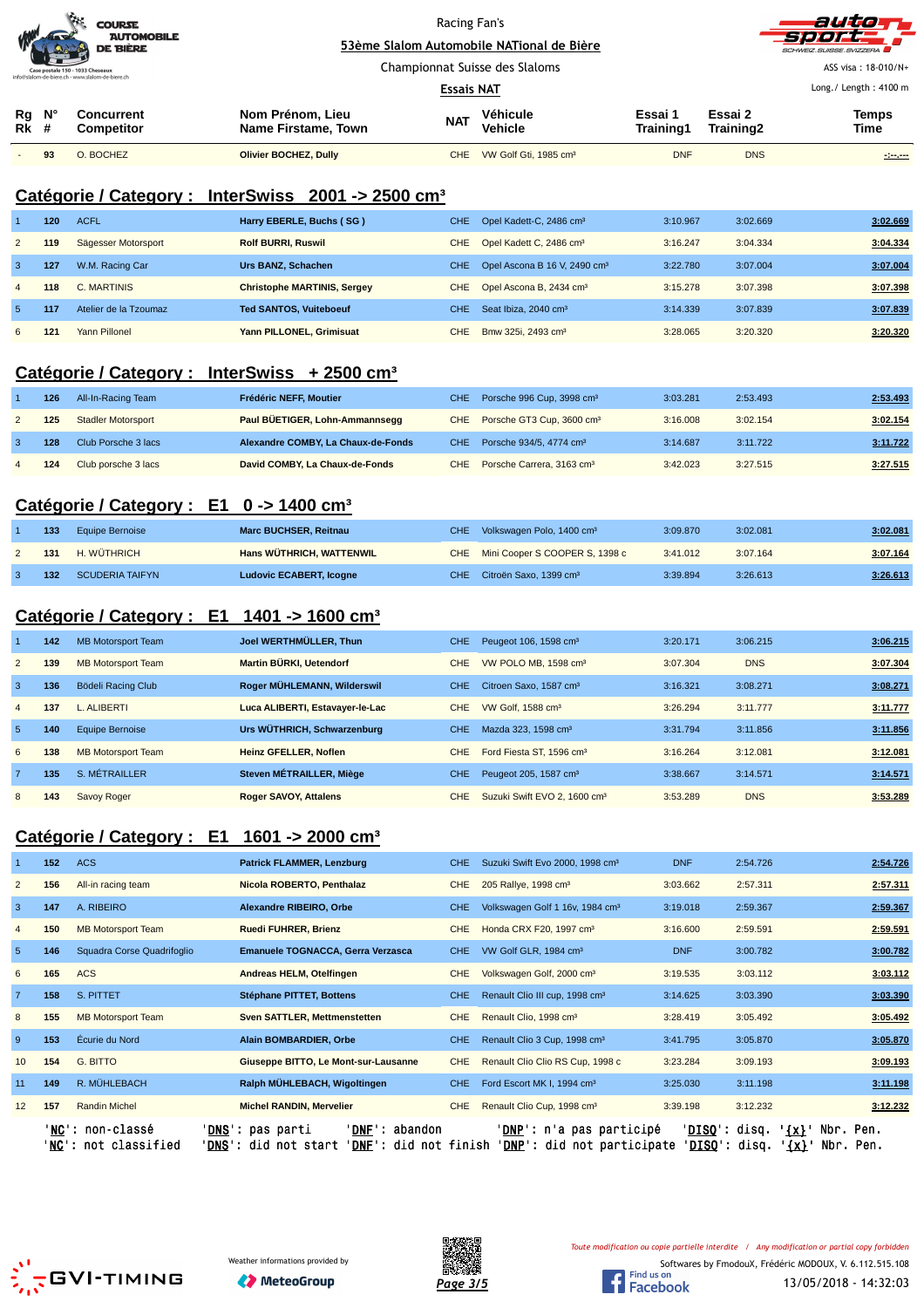|                      | <b>COURSE</b><br><b>AUTOMOBILE</b><br><b>DE BIÈRE</b> |                                        | Racing Fan's<br>53ème Slalom Automobile NATional de Bière<br>Championnat Suisse des Slaloms<br><b>Essais NAT</b> |            |                                          |                      |                      | auto<br><b>CHWEIZ SUISSE SVIZZERA</b><br>ASS visa: 18-010/N+<br>Long./ Length: 4100 m |
|----------------------|-------------------------------------------------------|----------------------------------------|------------------------------------------------------------------------------------------------------------------|------------|------------------------------------------|----------------------|----------------------|---------------------------------------------------------------------------------------|
| Rg N°<br><b>Rk</b> # |                                                       | <b>Concurrent</b><br><b>Competitor</b> | Nom Prénom, Lieu<br>Name Firstame, Town                                                                          | <b>NAT</b> | Véhicule<br>Vehicle                      | Essai 1<br>Training1 | Essai 2<br>Training2 | Temps<br>Time                                                                         |
| 13                   | 145                                                   | Ecurie des Ordons                      | <b>Marin HULMANN, Les Breuleux</b>                                                                               | CHE.       | Lotus Elise, 1796 cm <sup>3</sup>        | 3:40.300             | 3:13.238             | 3:13.238                                                                              |
| 14                   | 159                                                   | Écurie des lions                       | Sébastien GENOUD, Remaufens                                                                                      | <b>CHE</b> | Renault Clio, 1998 cm <sup>3</sup>       | 3:27.762             | 3:17.193             | 3:17.193                                                                              |
| 15                   | 148                                                   | Bödeli Racing Club                     | Bernhard MÜHLEMANN, Wilderswil                                                                                   | CHE.       | Ford Focus ST 170, 1988 cm <sup>3</sup>  | 3:39.332             | 3:17.850             | 3:17.850                                                                              |
| 16                   | 164                                                   | D. DURUSSEL                            | <b>Dylan DURUSSEL, Payerne</b>                                                                                   | <b>CHE</b> | Peugeot 206, 1999 cm <sup>3</sup>        | 3:40.198             | 3:19.837             | 3:19.837                                                                              |
| 17                   | 161                                                   | <b>G. SOBRAL GOMES</b>                 | <b>Gonçalo SOBRAL GOMES, Versegers</b>                                                                           | CHE.       | Renault Clio Sport, 1998 cm <sup>3</sup> | 3:37.547             | 3:21.387             | 3:21.387                                                                              |
| 18                   | 151                                                   | Ecurie du Nord                         | Didier POSTIZZI, La Chaux                                                                                        | <b>CHE</b> | Renault Clio R3, 1998 cm <sup>3</sup>    | 3:25.800             | 3:24.876             | 3:24.876                                                                              |
|                      | 160                                                   | EB                                     | <b>Thomas KAMMERMANN, Krauchthal</b>                                                                             | CHE.       | VW KitCar, 1998 cm <sup>3</sup>          | <b>DNF</b>           | <b>DNS</b>           | ----                                                                                  |

## **Catégorie / Category : E1 2001 -> 3000 cm³**

|                | 169 | EB                         | <b>Christoph ZWAHLEN, Pfyn</b> | CHE.       | Opel Kadett C, 2499 cm <sup>3</sup> | 3:07.570 | 2:55.684 | 2:55.684 |
|----------------|-----|----------------------------|--------------------------------|------------|-------------------------------------|----------|----------|----------|
| $\overline{2}$ | 170 | Squadra Corse Quadrifoglio | <b>Mattia STACCHI, Claro</b>   | <b>CHE</b> | BMW M3, 2500 cm <sup>3</sup>        | 3:24.610 | 3:00.676 | 3:00.676 |
| -3             | 172 | Ecurie 13 Etoiles - Valais | <b>Lionel BOVIER, Vex</b>      | <b>CHE</b> | BMW 325i e30, 2990 cm <sup>3</sup>  | 3:14.357 | 3:05.078 | 3:05.078 |
| $\overline{4}$ | 167 | Team vwf                   | Jean-Luc DERIAZ, Orbe          | <b>CHE</b> | BMW E30, 2494 cm <sup>3</sup>       | 3:24.020 | 3:05.209 | 3:05.209 |
| -5             | 173 | Atelier de la Tzoumaz      | Frédéric BONVIN, Crans-Montana | <b>CHE</b> | BMW M3, 2990 cm <sup>3</sup>        | 3:18.263 | 3:06.551 | 3:06.551 |
| 6              | 171 | Ecurie des Ordons          | <b>Nicolas CATTIN, Cornol</b>  | <b>CHE</b> | BMW 325   E30, 2989 cm <sup>3</sup> | 3:31.285 | 3:06.902 | 3:06.902 |
|                | 168 | Racing Club Airbag         | <b>Tom HUWILER, Altwis</b>     | <b>CHE</b> | BMW E30 HRT, 2499 cm <sup>3</sup>   | 3:24.658 | 3:06.915 | 3:06.915 |
| 8              | 174 | Les Ordons                 | Nicolas JOLIDON, Glovelier     | CHE        | BMW 130i, 2998 cm <sup>3</sup>      | 3:15.554 | 3:10.080 | 3:10.080 |

### **Catégorie / Category : E1 3001 -> 3500 cm³**

| 179 | Julien Prével              | Julien PRÉVEL, Gimel             | CHE Opel Astra T16, 3397 cm <sup>3</sup>    | 3:06.708   | 2:56.295 | 2:56.295 |
|-----|----------------------------|----------------------------------|---------------------------------------------|------------|----------|----------|
| 178 | Squadra Corse Quadrifoglio | <b>Fabio CRISTONI, Péry</b>      | CHE Lancia Delta HF Integrale, 3392 c       | 3:11.722   | 3:01.668 | 3:01.668 |
| 176 | Racing team nyonnais       | Pascal CHEVALAZ, Aubonne         | CHE SEAT Leon supercopa mk1, 3028           | <b>DNS</b> | 3:07.497 | 3:07.497 |
| 177 | Ecurie des Lions           | <b>Stephane BERSET, Semsales</b> | CHE Bmw Alpina B3 3.2, 3200 cm <sup>3</sup> | 3:07.938   | 3:09.524 | 3:07.938 |

#### **Catégorie / Category : E1 3501 -> 4000 cm³**

| 184 | MB Motorsport Team         | Pierre MÜRNER, Reichenbach im Kandertal | CHE Porsche GT3 CUP, 3800 cm <sup>3</sup> | 3:22.982   | 3:01.340   | 3:01.340 |
|-----|----------------------------|-----------------------------------------|-------------------------------------------|------------|------------|----------|
| 183 | ACS                        | Michel LOVIS, Orbe                      | CHE Subaru Impreza, 3740 cm <sup>3</sup>  | 3:27.905   | 3:03.024   | 3:03.024 |
| 182 | All-in racing team         | Nicolas BARRAUD, Lonay                  | CHE BMW 318i, 3564 cm <sup>3</sup>        | 3:27.664   | <b>DNS</b> | 3:27.664 |
| 181 | Squadra Corse Quadrifoglio | Aramis CEREGHETTI, Lopagno              | CHE BMW M5 e34, 3535 cm <sup>3</sup>      | <b>DNF</b> | <b>DNF</b> | 1.00000  |

## **Catégorie / Category : E1 + 4000 cm³**

| 189 | ACS               | Albin MACHLER, Wangen   | CHE BMW M2, 5064 cm <sup>3</sup>          | 2:59.193 | 2:51.190 | 2:51.190 |
|-----|-------------------|-------------------------|-------------------------------------------|----------|----------|----------|
|     | 188 MB Motorsport | Juerg BEINER, Landquart | CHE BMW M3 Schirmer, 4430 cm <sup>3</sup> | 3:08.148 | 2:53.405 | 2:53.405 |

## **Catégorie / Category : CN 0 -> 2000 cm³**

| 191 | <b>ACS</b>         | <b>Hans-Peter BISCHOFBERGER, Brienz</b> | CHE $ADR$ 3, 1990 cm <sup>3</sup>    | 3:34.111 | 3:12.790   | 3:12.790 |
|-----|--------------------|-----------------------------------------|--------------------------------------|----------|------------|----------|
| 192 | Racing Club Airbag | Stefan BOEHLER, Schleinikon             | CHE Norma M20F, 1999 cm <sup>3</sup> | 3:18.611 | <b>DNF</b> | 3:18.611 |

# **Catégorie / Category : E2-Silhouette TracKing 0 -> 1150 cm³**

|                | Écurie des Ordons                        | Jeremy NOIRAT, Boncourt                                                                                                          |                | CHE Tracking Rc01b, 999 cm <sup>3</sup> | 2:53.158 | 2:43.940                           | 2:43.940 |
|----------------|------------------------------------------|----------------------------------------------------------------------------------------------------------------------------------|----------------|-----------------------------------------|----------|------------------------------------|----------|
| $\overline{2}$ | Ecurie des Ordons                        | Jean-François CHARIATTE, Porrentruy                                                                                              |                | CHE Tracking RC01, 998 cm <sup>3</sup>  | 3:02.781 | 2:46.608                           | 2:46.608 |
|                | 'NC': non-classé<br>'NC': not classified | ' <b>DNS</b> ': pas parti<br>'DNS': did not start 'DNF': did not finish 'DNP': did not participate 'DISQ': disq. '{x}' Nbr. Pen. | 'DNF': abandon | ' <b>DNP</b> ': n'a pas participé       |          | $'DISO':$ disq. $\{x\}'$ Nbr. Pen. |          |